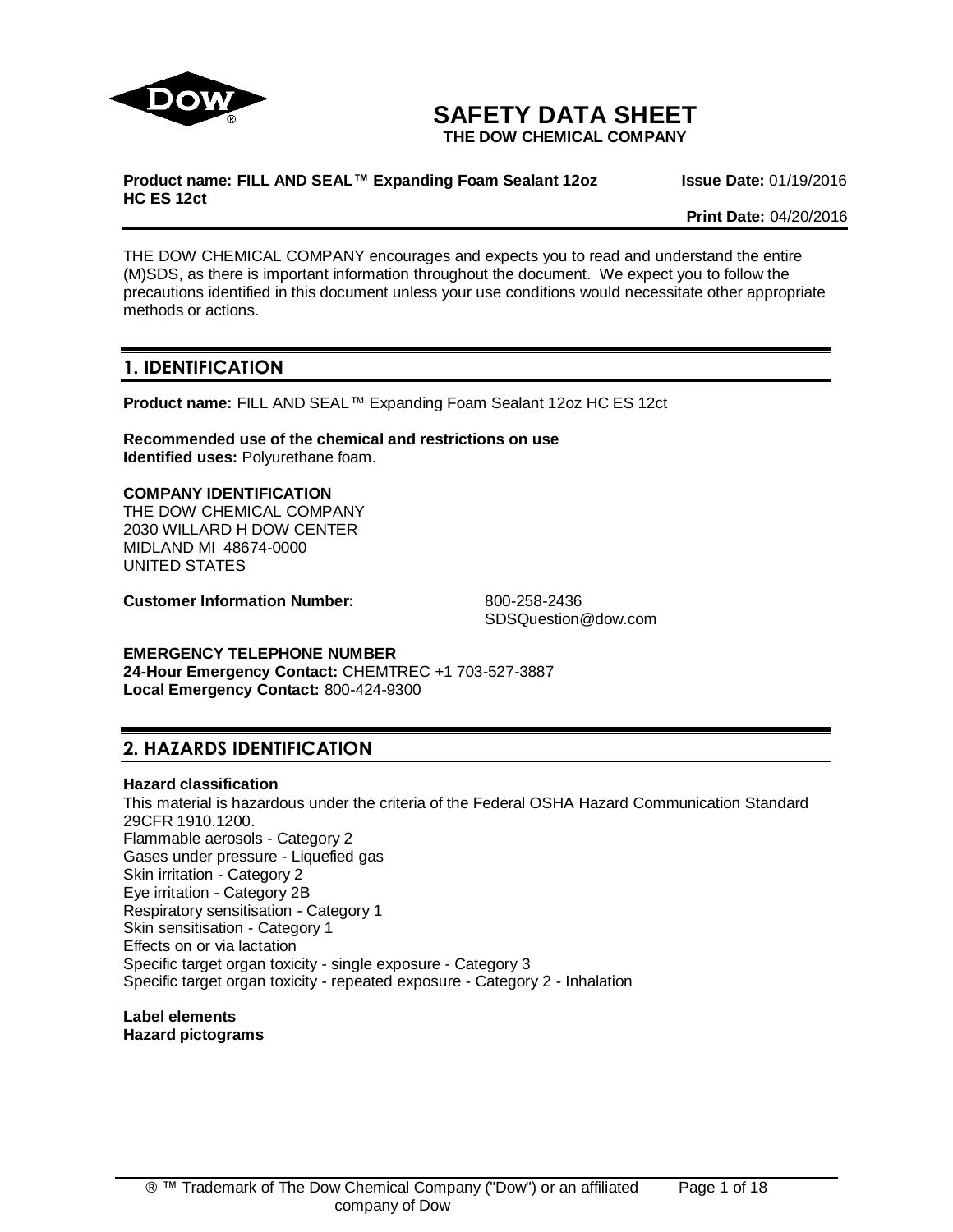

### Signal word: **DANGER!**

#### **Hazards**

Flammable aerosol. Contains gas under pressure; may explode if heated. Causes skin and eye irritation. May cause an allergic skin reaction. May cause allergy or asthma symptoms or breathing difficulties if inhaled. May cause respiratory irritation. May cause harm to breast-fed children. May cause damage to organs (Respiratory Tract) through prolonged or repeated exposure if inhaled.

### **Precautionary statements**

# **Prevention**

Obtain special instructions before use. Keep away from heat/sparks/open flames/hot surfaces. No smoking. Do not spray on an open flame or other ignition source. Pressurized container: Do not pierce or burn, even after use. Do not breathe dust/ fume/ gas/ mist/ vapours/ spray. Avoid contact during pregnancy/ while nursing. Wash skin thoroughly after handling. Do not eat, drink or smoke when using this product. Use only outdoors or in a well-ventilated area. Contaminated work clothing should not be allowed out of the workplace. Wear protective gloves. In case of inadequate ventilation wear respiratory protection.

#### **Response**

IF ON SKIN: Wash with plenty of soap and water. IF INHALED: Remove person to fresh air and keep comfortable for breathing. Call a POISON CENTER or doctor/ physician if you feel unwell. IF IN EYES: Rinse cautiously with water for several minutes. Remove contact lenses, if present and easy to do. Continue rinsing. IF exposed or concerned: Get medical advice/ attention. If skin irritation or rash occurs: Get medical advice/ attention. If eye irritation persists: Get medical advice/ attention. Take off contaminated clothing and wash before reuse.

# **Storage**

Store in a well-ventilated place. Keep container tightly closed. Store locked up. Protect from sunlight. Do not expose to temperatures exceeding 50 °C/ 122 °F.

#### **Disposal**

Dispose of contents/ container to an approved waste disposal plant.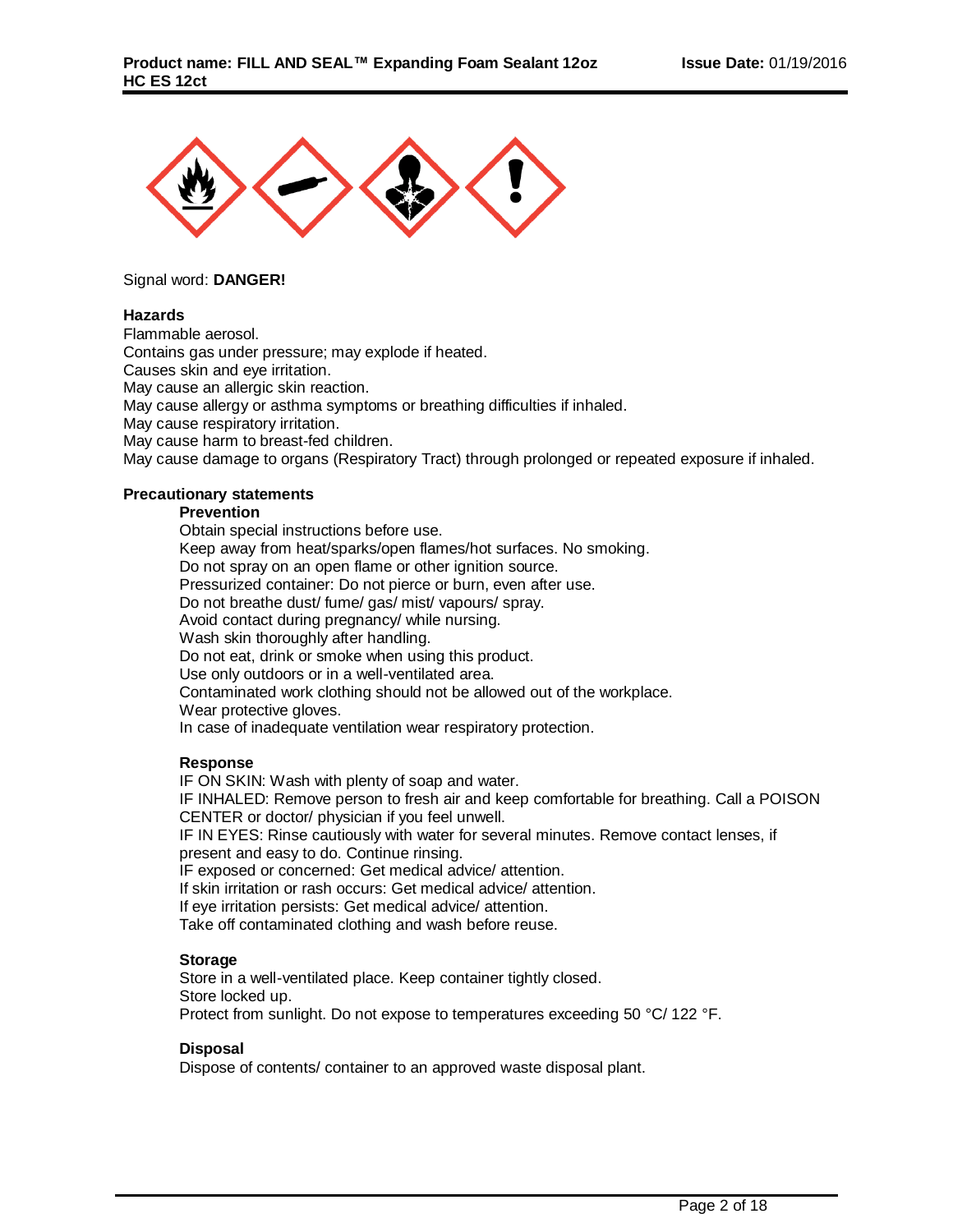# **Other hazards**

No data available

# **3. COMPOSITION/INFORMATION ON INGREDIENTS**

### **Chemical nature:** Polyurethane prepolymer

This product is a mixture.

| Component                                                                | <b>CASRN</b> | <b>Concentration</b>    |
|--------------------------------------------------------------------------|--------------|-------------------------|
|                                                                          |              |                         |
| Diphenylmethane Diisocyanate, isomers and<br>homologues                  | 9016-87-9    | $>= 10.0 - \le 30.0 \%$ |
| Polymethylenepolyphenylisocyanate,<br>propoxylated glycerin polymer      | 57029-46-6   | $>=$ 30.0 - $=$ 60.0 %  |
| Polymethylenepolyphenyl polyisocyanate,<br>polypropyleneglycol copolymer | 53862-89-8   | $>= 10.0 - \le 30.0 \%$ |
| Tris(1-chloro-2-propyl) phosphate                                        | 13674-84-5   | $>= 5.0 - \le 10.0 \%$  |
| Paraffin waxes and Hydrocarbon waxes,<br>chlorinated                     | 63449-39-8   | $>= 5.0 - \le 10.0 \%$  |
| Isobutane                                                                | 75-28-5      | $>= 5.0 - \le 10.0 \%$  |
| Methyl ether                                                             | 115-10-6     | $>= 1.0 - \le 5.0 \%$   |
| Propane                                                                  | 74-98-6      | $>= 1.0 - \le 5.0 \%$   |
| 4,4' -Methylenediphenyl diisocyanate                                     | 101-68-8     | $>= 5.0 - \le 10.0 \%$  |

*Note*

Note: CAS 101-68-8 is an MDI isomer that is part of CAS 9016-87-9.

# **4. FIRST AID MEASURES**

#### **Description of first aid measures**

**General advice:** First Aid responders should pay attention to self-protection and use the recommended protective clothing (chemical resistant gloves, splash protection). If potential for exposure exists refer to Section 8 for specific personal protective equipment.

**Inhalation:** Move person to fresh air. If not breathing, give artificial respiration; if by mouth to mouth use rescuer protection (pocket mask, etc). If breathing is difficult, oxygen should be administered by qualified personnel. Call a physician or transport to a medical facility.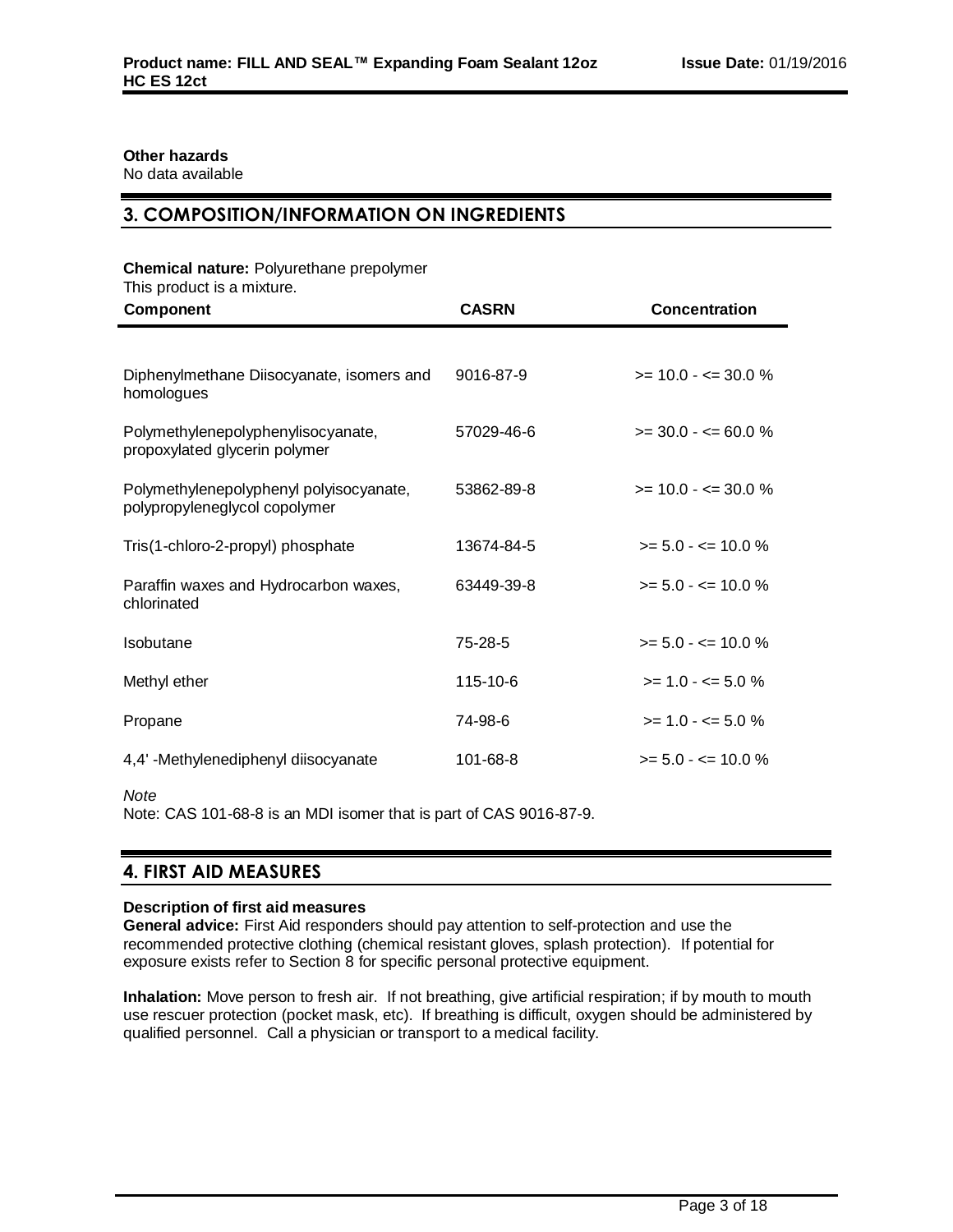**Skin contact:** Remove material from skin immediately by washing with soap and plenty of water. Remove contaminated clothing and shoes while washing. Seek medical attention if irritation persists. Wash clothing before reuse. An MDI skin decontamination study demonstrated that cleaning very soon after exposure is important, and that a polyglycol-based skin cleanser or corn oil may be more effective than soap and water. Discard items which cannot be decontaminated, including leather articles such as shoes, belts and watchbands. Suitable emergency safety shower facility should be available in work area.

**Eye contact:** Immediately flush eyes with water; remove contact lenses, if present, after the first 5 minutes, then continue flushing eyes for at least 15 minutes. Obtain medical attention without delay, preferably from an ophthalmologist. Suitable emergency eye wash facility should be immediately available.

**Ingestion:** If swallowed, seek medical attention. Do not induce vomiting unless directed to do so by medical personnel.

**Most important symptoms and effects, both acute and delayed:** Aside from the information found under Description of first aid measures (above) and Indication of immediate medical attention and special treatment needed (below), any additional important symptoms and effects are described in Section 11: Toxicology Information.

#### **Indication of any immediate medical attention and special treatment needed**

**Notes to physician:** Excessive exposure may aggravate preexisting asthma and other respiratory disorders (e.g. emphysema, bronchitis, reactive airways dysfunction syndrome). Repeated excessive exposure may aggravate preexisting lung disease. Maintain adequate ventilation and oxygenation of the patient. May cause respiratory sensitization or asthma-like symptoms. Bronchodilators, expectorants and antitussives may be of help. Treat bronchospasm with inhaled beta2 agonist and oral or parenteral corticosteroids. Respiratory symptoms, including pulmonary edema, may be delayed. Persons receiving significant exposure should be observed 24-48 hours for signs of respiratory distress. Exposure may increase "myocardial irritability". Do not administer sympathomimetic drugs such as epinephrine unless absolutely necessary. If you are sensitized to diisocyanates, consult your physician regarding working with other respiratory irritants or sensitizers. Although cholinesterase depression has been reported with this material, it is not of benefit in determining exposure and need not be considered in the treatment of persons exposed to the material. Treatment of exposure should be directed at the control of symptoms and the clinical condition of the patient.

# **5. FIREFIGHTING MEASURES**

**Suitable extinguishing media:** Water fog or fine spray. Dry chemical fire extinguishers. Carbon dioxide fire extinguishers. Foam. Alcohol resistant foams (ATC type) are preferred. General purpose synthetic foams (including AFFF) or protein foams may function, but will be less effective.

**Unsuitable extinguishing media:** Do not use direct water stream. Straight or direct water streams may not be effective to extinguish fire.

#### **Special hazards arising from the substance or mixture**

**Hazardous combustion products:** During a fire, smoke may contain the original material in addition to combustion products of varying composition which may be toxic and/or irritating. Combustion products may include and are not limited to: Nitrogen oxides. Isocyanates. Hydrogen chloride. Carbon monoxide. Carbon dioxide. Hydrogen cyanide.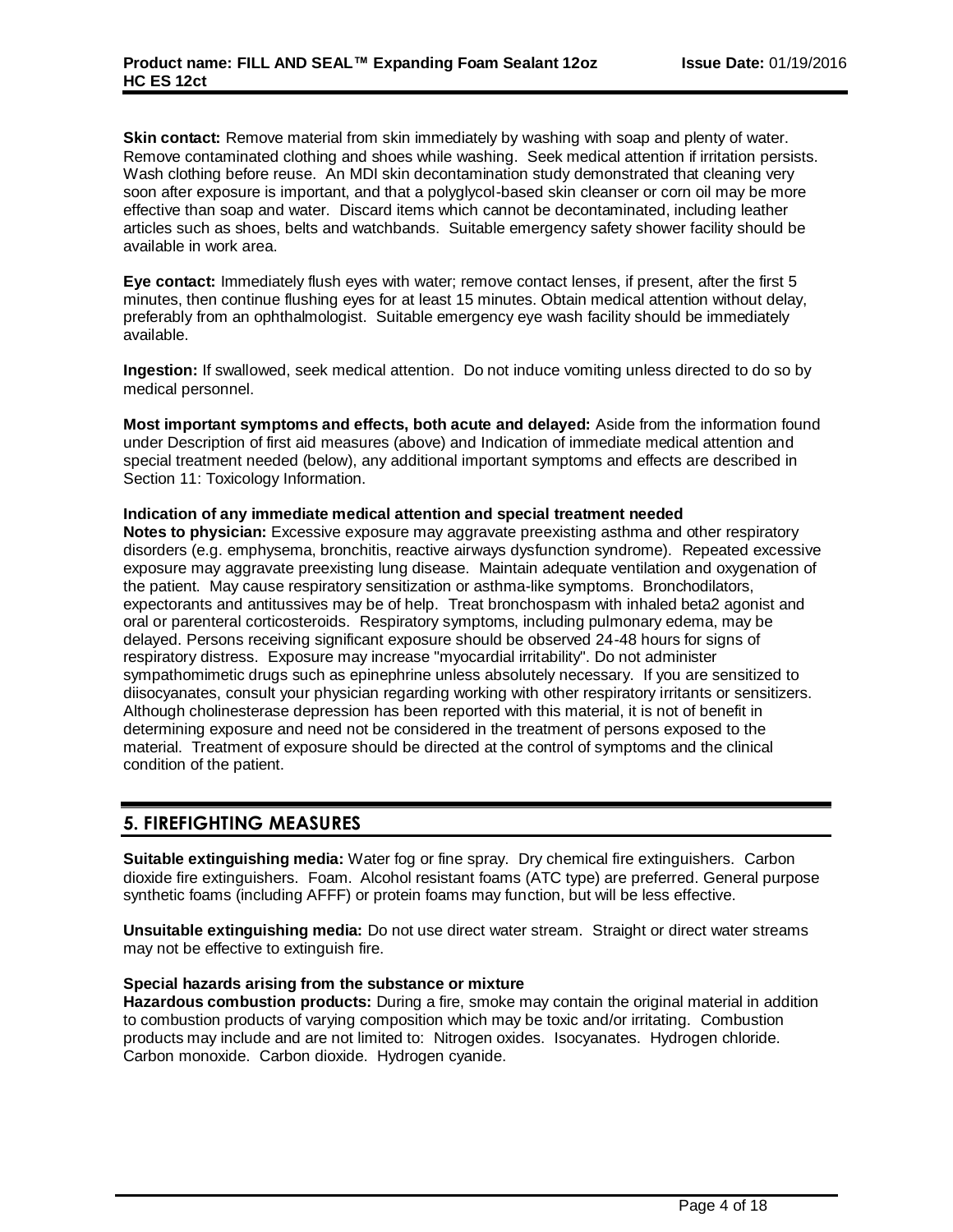**Unusual Fire and Explosion Hazards:** Contains flammable propellant. Aerosol cans exposed to fire can rupture and become flaming projectiles. Propellant release may result in a fireball. Vapors are heavier than air and may travel a long distance and accumulate in low lying areas. Ignition and/or flash back may occur. Dense smoke is produced when product burns.

# **Advice for firefighters**

**Fire Fighting Procedures:** Keep people away. Isolate fire and deny unnecessary entry. Stay upwind. Keep out of low areas where gases (fumes) can accumulate. Water may not be effective in extinguishing fire. Do not use direct water stream. May spread fire. Fight fire from protected location or safe distance. Consider the use of unmanned hose holders or monitor nozzles. Eliminate ignition sources. Move container from fire area if this is possible without hazard. Use water spray to cool fireexposed containers and fire-affected zone until fire is out.

**Special protective equipment for firefighters:** Wear positive-pressure self-contained breathing apparatus (SCBA) and protective fire fighting clothing (includes fire fighting helmet, coat, trousers, boots, and gloves). Avoid contact with this material during fire fighting operations. If contact is likely, change to full chemical resistant fire fighting clothing with self-contained breathing apparatus. If this is not available, wear full chemical resistant clothing with self-contained breathing apparatus and fight fire from a remote location. For protective equipment in post-fire or non-fire clean-up situations, refer to the relevant sections.

# **6. ACCIDENTAL RELEASE MEASURES**

**Personal precautions, protective equipment and emergency procedures:** Evacuate area. Only trained and properly protected personnel must be involved in clean-up operations. Keep personnel out of low areas. Keep personnel out of confined or poorly ventilated areas. Keep upwind of spill. Ventilate area of leak or spill. No smoking in area. For large spills, warn public of downwind explosion hazard. Check area with combustible gas detector before reentering area. Ground and bond all containers and handling equipment. Eliminate all sources of ignition in vicinity of spill or released vapor to avoid fire or explosion. Vapor explosion hazard. Keep out of sewers. See Section 10 for more specific information. Use appropriate safety equipment. For additional information, refer to Section 8, Exposure Controls and Personal Protection. Confined space entry procedures must be followed before entering the area. Refer to section 7, Handling, for additional precautionary measures.

**Environmental precautions:** Prevent from entering into soil, ditches, sewers, waterways and/or groundwater. See Section 12, Ecological Information. Spills or discharge to natural waterways is likely to kill aquatic organisms.

**Methods and materials for containment and cleaning up:** Contain spilled material if possible. Ground and bond all containers and handling equipment. Isolate area until gas has dispersed. Use non-sparking tools in cleanup operations. Eliminate all sources of ignition in vicinity of spill or released vapor to avoid fire or explosion. Check area with combustible gas detector before reentering area. Ground and bond all containers and handling equipment. Collect in suitable and properly labeled containers. Absorb with materials such as: Clay. Dirt. Milsorb®. Sand. Sawdust. Vermiculite. See Section 10 for more specific information. See Section 13, Disposal Considerations, for additional information.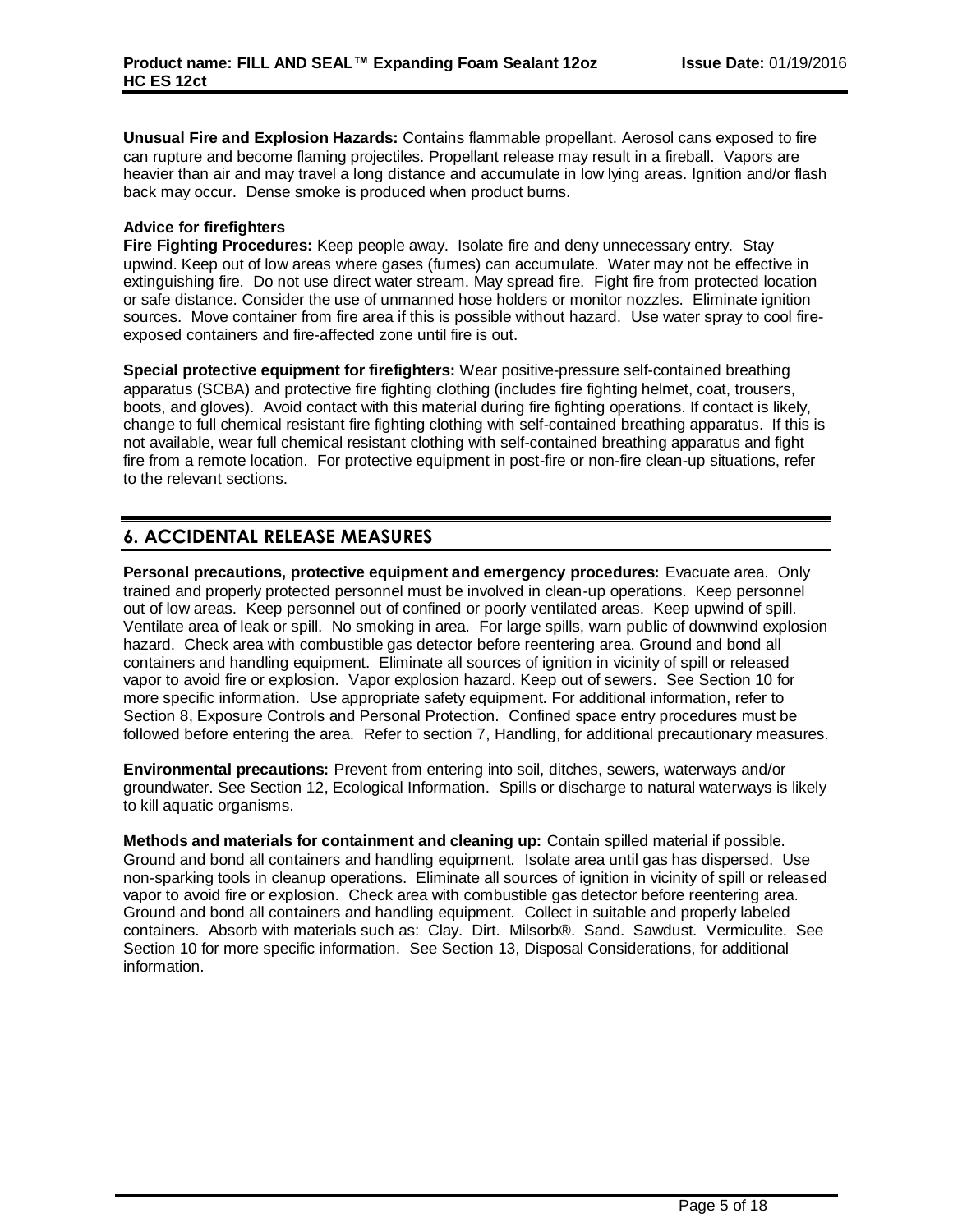# **7. HANDLING AND STORAGE**

**Precautions for safe handling:** Keep away from heat, sparks and flame. Avoid breathing vapor. Avoid contact with eyes, skin, and clothing. Avoid prolonged or repeated contact with skin. Wash thoroughly after handling. Keep container closed. Use only with adequate ventilation. No smoking, open flames or sources of ignition in handling and storage area. Vapors are heavier than air and may travel a long distance and accumulate in low lying areas. Ignition and/or flash back may occur. Contents under pressure. Do not puncture or incinerate container. Containers, even those that have been emptied, can contain vapors. Do not cut, drill, grind, weld, or perform similar operations on or near empty containers. Do not enter confined spaces unless adequately ventilated. Never use air pressure for transferring product. Use of non-sparking or explosion-proof equipment may be necessary, depending upon the type of operation. See Section 8, EXPOSURE CONTROLS AND PERSONAL PROTECTION.

**Conditions for safe storage:** Minimize sources of ignition, such as static build-up, heat, spark or flame. Store in a dry place. See Section 10 for more specific information.

#### **Storage stability**

| Storage temperature: | <b>Storage Period:</b> |
|----------------------|------------------------|
| 25 °C (77 °F)        | 12 Month               |

# **8. EXPOSURE CONTROLS/PERSONAL PROTECTION**

#### **Control parameters**

Exposure limits are listed below, if they exist.

| Component               | <b>Regulation</b> | Type of listing | <b>Value/Notation</b>           |
|-------------------------|-------------------|-----------------|---------------------------------|
| Isobutane               | <b>ACGIH</b>      | <b>STEL</b>     | 1,000 ppm                       |
| Methyl ether            | US WEEL           | TWA             | 1,000 ppm                       |
| Propane                 | <b>ACGIH</b>      |                 | Asphyxiant                      |
|                         | OSHA Z-1          | TWA             | 1,800 mg/m3 1,000               |
|                         |                   |                 | ppm                             |
| 4,4' -Methylenediphenyl | Dow IHG           | TWA             | $0.005$ ppm                     |
| diisocyanate            |                   |                 |                                 |
|                         | Dow IHG           | <b>STEL</b>     | $0.02$ ppm                      |
|                         | ACGIH             | TWA             | $0.005$ ppm                     |
|                         | OSHA Z-1          | С               | $0.2 \,\mathrm{mg/m}3$ 0.02 ppm |
|                         | NIOSH REL         | TWA             | 0.05 mg/m3 0.005 ppm            |
|                         | NIOSH REL         | С               | $0.2 \,\mathrm{mg/m}3$ 0.02 ppm |

#### **Exposure controls**

**Engineering controls:** Use only with adequate ventilation. Local exhaust ventilation may be necessary for some operations. Provide general and/or local exhaust ventilation to control airborne levels below the exposure guidelines. Exhaust systems should be designed to move the air away from the source of vapor/aerosol generation and people working at this point. The odor and irritancy of this material are inadequate to warn of excessive exposure. Lethal concentrations may exist in areas with poor ventilation.

#### **Individual protection measures**

**Eye/face protection:** Use safety glasses (with side shields). **Skin protection**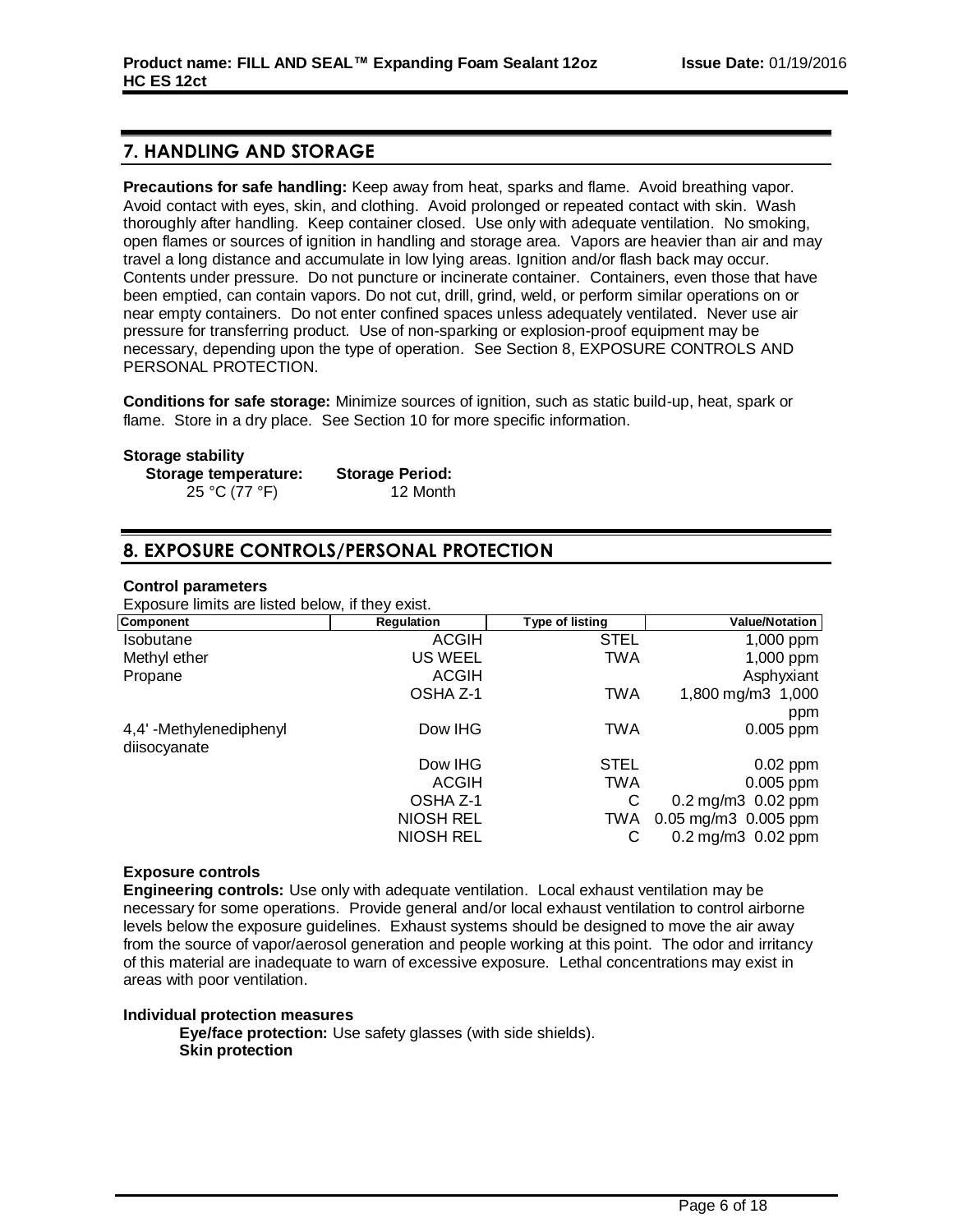**Hand protection:** Use gloves chemically resistant to this material. Examples of preferred glove barrier materials include: Butyl rubber. Chlorinated polyethylene. Polyethylene. Ethyl vinyl alcohol laminate ("EVAL"). Examples of acceptable glove barrier materials include: Neoprene. Nitrile/butadiene rubber ("nitrile" or "NBR"). Viton. Polyvinyl chloride ("PVC" or "vinyl"). NOTICE: The selection of a specific glove for a particular application and duration of use in a workplace should also take into account all relevant workplace factors such as, but not limited to: Other chemicals which may be handled, physical requirements (cut/puncture protection, dexterity, thermal protection), potential body reactions to glove materials, as well as the instructions/specifications provided by the glove supplier.

**Other protection:** Use protective clothing chemically resistant to this material. Selection of specific items such as face shield, boots, apron, or full body suit will depend on the task.

**Respiratory protection:** Atmospheric levels should be maintained below the exposure guideline. When atmospheric levels may exceed the exposure guideline, use an approved airpurifying respirator equipped with an organic vapor sorbent and a particle filter. For situations where the atmospheric levels may exceed the level for which an air-purifying respirator is effective, use a positive-pressure air-supplying respirator (air line or self-contained breathing apparatus). For emergency response or for situations where the atmospheric level is unknown, use an approved positive-pressure self-contained breathing apparatus or positivepressure air line with auxiliary self-contained air supply. In confined or poorly ventilated areas, use an approved self-contained breathing apparatus or positive pressure air line with auxiliary self-contained air supply.

The following should be effective types of air-purifying respirators: Organic vapor cartridge with a particulate pre-filter.

| Appearance                                      |                                                             |
|-------------------------------------------------|-------------------------------------------------------------|
| <b>Physical state</b>                           | Foam                                                        |
| Color                                           | Yellow                                                      |
| Odor                                            | Mild                                                        |
| <b>Odor Threshold</b>                           | No test data available                                      |
| рH                                              | Not applicable                                              |
| Melting point/range                             | No test data available                                      |
| <b>Freezing point</b>                           | No test data available                                      |
| Boiling point (760 mmHg)                        | Not applicable                                              |
| <b>Flash point</b>                              | closed cup -104 $^{\circ}$ C (-155 $^{\circ}$ F) Estimated. |
| <b>Evaporation Rate (Butyl Acetate</b><br>$= 1$ | No test data available                                      |
| Flammability (solid, gas)                       | No data available                                           |
| Lower explosion limit                           | No test data available                                      |
| <b>Upper explosion limit</b>                    | No test data available                                      |
| <b>Vapor Pressure</b>                           | 1,151 kPa at 55 °C $(131 \text{ °F})$ Calculated.           |
| <b>Relative Vapor Density (air = 1)</b>         | No test data available                                      |
| Relative Density (water $= 1$ )                 | 1.06 Estimated.                                             |
| <b>Water solubility</b>                         | Insoluble                                                   |
|                                                 |                                                             |

# **9. PHYSICAL AND CHEMICAL PROPERTIES**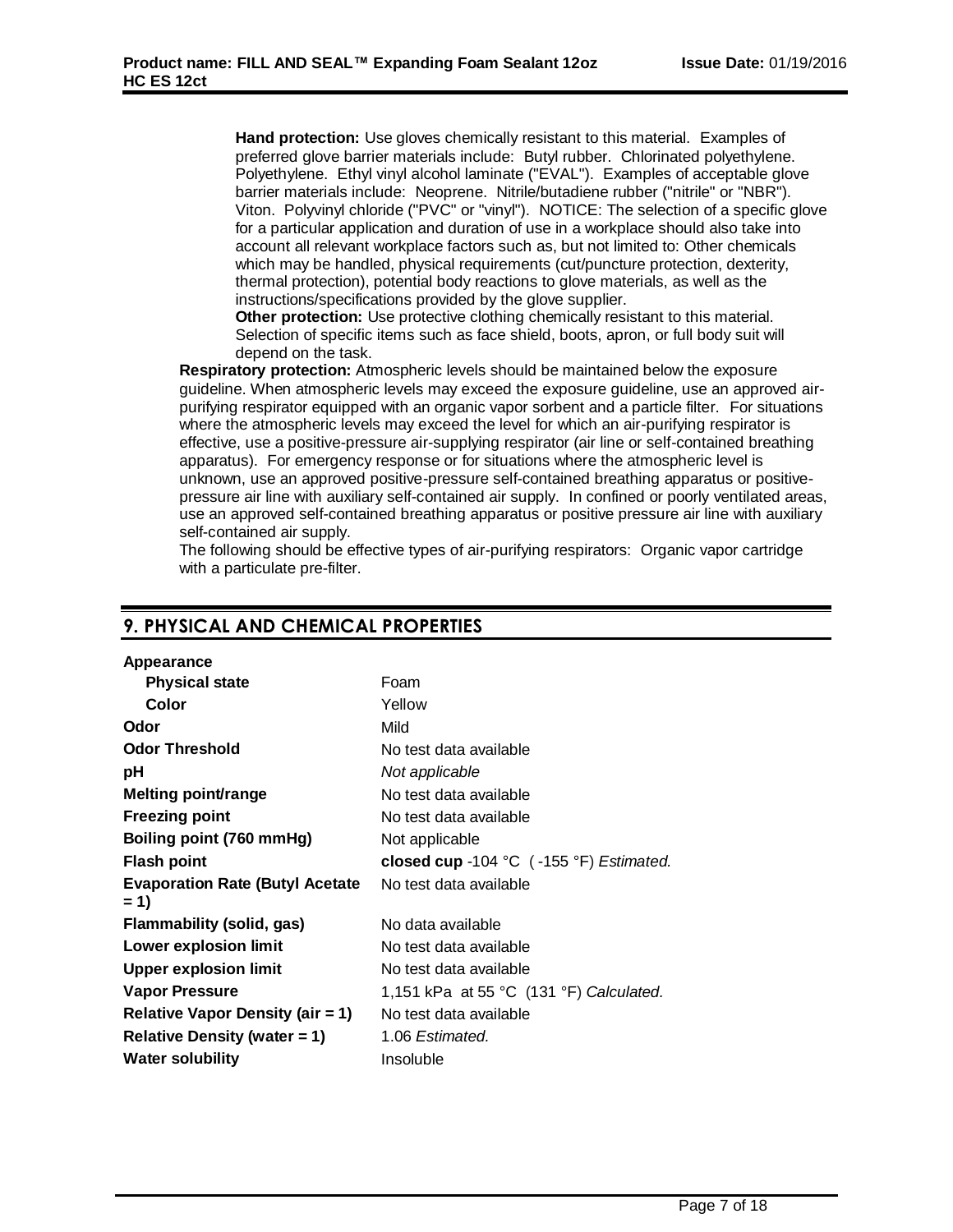| <b>Partition coefficient: n-</b><br>octanol/water | No data available      |
|---------------------------------------------------|------------------------|
| <b>Auto-ignition temperature</b>                  | No test data available |
| <b>Decomposition temperature</b>                  | No test data available |
| <b>Kinematic Viscosity</b>                        | Not applicable         |
| <b>Explosive properties</b>                       | Not explosive          |
| <b>Oxidizing properties</b>                       | N٥                     |
| <b>Molecular weight</b>                           | No data available      |

NOTE: The physical data presented above are typical values and should not be construed as a specification.

# **10. STABILITY AND REACTIVITY**

**Reactivity:** No data available

**Chemical stability:** Stable under recommended storage conditions. See Storage, Section 7. Unstable at elevated temperatures.

**Possibility of hazardous reactions:** Can occur. Exposure to elevated temperatures can cause product to decompose and generate gas. This can cause pressure build-up and/or rupturing of closed containers. Acids.

**Conditions to avoid:** Avoid temperatures above 50 °C Elevated temperatures can cause container to vent and/or rupture. Exposure to elevated temperatures can cause product to decompose.

**Incompatible materials:** Avoid contact with: Acids. Alcohols. Amines. Ammonia. Bases. Metal compounds. Strong oxidizers. Products based on diisocyanates like TDI and MDI react with many materials to release heat. The reaction rate increases with temperature as well as with increased contact; these reactions can become violent. Contact is increased by stirring or if the other material acts as a solvent. Products based on diisocyanates such as TDI and MDI are not soluble in water and will sink to the bottom, but react slowly at the interface. The reaction forms carbon dioxide gas and a layer of solid polyurea. Reaction with water will generate carbon dioxide and heat.

**Hazardous decomposition products:** Decomposition products depend upon temperature, air supply and the presence of other materials. Toxic gases are released during decomposition.

# **11. TOXICOLOGICAL INFORMATION**

*Toxicological information appears in this section when such data is available.*

#### **Acute toxicity**

#### **Acute oral toxicity**

Low toxicity if swallowed. Small amounts swallowed incidentally as a result of normal handling operations are not likely to cause injury; however, swallowing larger amounts may cause injury. Observations in animals include: Gastrointestinal irritation.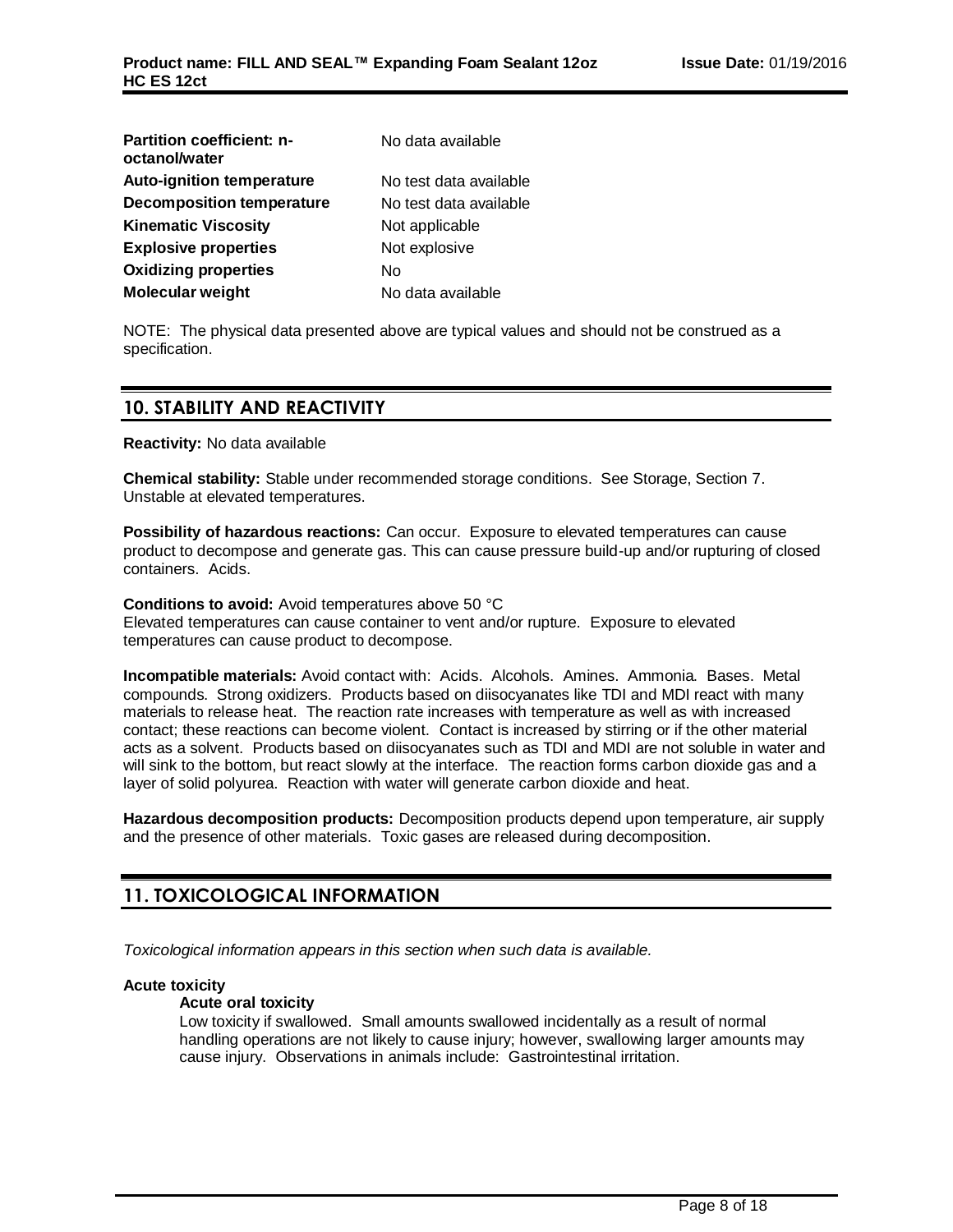As product: Single dose oral LD50 has not been determined.

LD50, Rat, > 2,000 mg/kg Estimated.

### **Acute dermal toxicity**

Prolonged skin contact is unlikely to result in absorption of harmful amounts.

As product: The dermal LD50 has not been determined.

LD50, Rabbit, > 2,000 mg/kg Estimated.

#### **Acute inhalation toxicity**

In confined or poorly ventilated areas, vapor can easily accumulate and can cause unconsciousness and death due to displacement of oxygen. Excessive exposure may cause irritation to upper respiratory tract (nose and throat) and lungs. May cause pulmonary edema (fluid in the lungs.) Effects may be delayed. May cause central nervous system depression. Symptoms of excessive exposure may be anesthetic or narcotic effects; dizziness and drowsiness may be observed. Excessive exposure may increase sensitivity to epinephrine and increase myocardial irritability (irregular heartbeats). Decreased lung function has been associated with overexposure to isocyanates.

The LC50 has not been determined.,

#### **Skin corrosion/irritation**

Prolonged contact may cause moderate skin irritation with local redness. Material may stick to skin causing irritation upon removal. May stain skin.

#### **Serious eye damage/eye irritation**

May cause eye irritation. May cause slight temporary corneal injury.

#### **Sensitization**

Skin contact may cause an allergic skin reaction. Animal studies have shown that skin contact with isocyanates may play a role in respiratory sensitization.

May cause allergic respiratory reaction.

MDI concentrations below the exposure guidelines may cause allergic respiratory reactions in individuals already sensitized.

Asthma-like symptoms may include coughing, difficult breathing and a feeling of tightness in the chest. Occasionally, breathing difficulties may be life threatening.

### **Specific Target Organ Systemic Toxicity (Single Exposure)**

May cause respiratory irritation. Route of Exposure: Inhalation

#### **Specific Target Organ Systemic Toxicity (Repeated Exposure)**

Tissue injury in the upper respiratory tract and lungs has been observed in laboratory animals after repeated excessive exposures to MDI/polymeric MDI aerosols.

Contains component(s) which have been reported to cause effects on the following organs in animals: kidney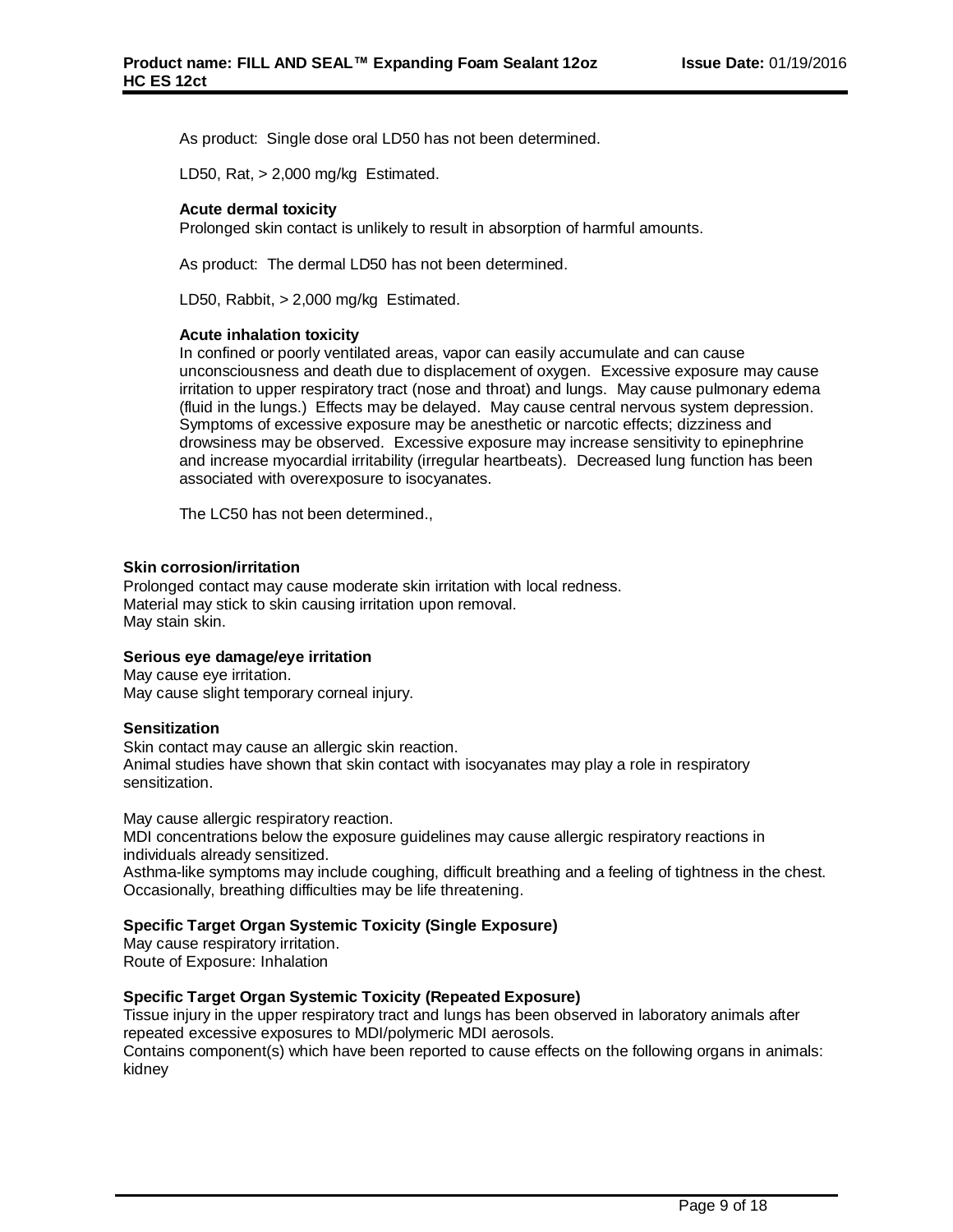Liver.

#### **Carcinogenicity**

Lung tumors have been observed in laboratory animals exposed to respirable aerosol droplets of MDI/Polymeric MDI (6 mg/m3) for their lifetime. Tumors occurred concurrently with respiratory irritation and lung injury. Current exposure guidelines are expected to protect against these effects reported for MDI.

#### **Teratogenicity**

In laboratory animals, MDI/polymeric MDI did not cause birth defects; other fetal effects occurred only at high doses which were toxic to the mother.

#### **Reproductive toxicity**

Based on information for component(s): May cause harm to breastfed babies.

#### **Mutagenicity**

In vitro genetic toxicity studies were negative for component(s) tested. Genetic toxicity data on MDI are inconclusive. MDI was weakly positive in some in vitro studies; other in vitro studies were negative. Animal mutagenicity studies were predominantly negative.

#### **Aspiration Hazard**

Based on physical properties, not likely to be an aspiration hazard.

| Carcinogenicity                   |             |                                                    |
|-----------------------------------|-------------|----------------------------------------------------|
| Component                         | List        | <b>Classification</b>                              |
| <b>Paraffin waxes and</b>         | <b>IARC</b> | Group 2B: Possibly carcinogenic to                 |
| Hydrocarbon waxes,<br>chlorinated |             | humans                                             |
|                                   | US NTP      | Reasonably anticipated to be a human<br>carcinogen |

# **12. ECOLOGICAL INFORMATION**

*Ecotoxicological information appears in this section when such data is available.*

#### **Toxicity**

### **Diphenylmethane Diisocyanate, isomers and homologues**

#### **Acute toxicity to fish**

The measured ecotoxicity is that of the hydrolyzed product, generally under conditions maximizing production of soluble species. Material is practically non-toxic to aquatic organisms on an acute basis (LC50/EC50/EL50/LL50 >100 mg/L in the most sensitive species tested). Based on information for a similar material: LC50, Danio rerio (zebra fish), static test, 96 Hour, > 1,000 mg/l, OECD Test Guideline 203 or **Equivalent** 

### **Acute toxicity to aquatic invertebrates**

Based on information for a similar material: EC50, Daphnia magna (Water flea), static test, 24 Hour, > 1,000 mg/l, OECD Test Guideline 202 or Equivalent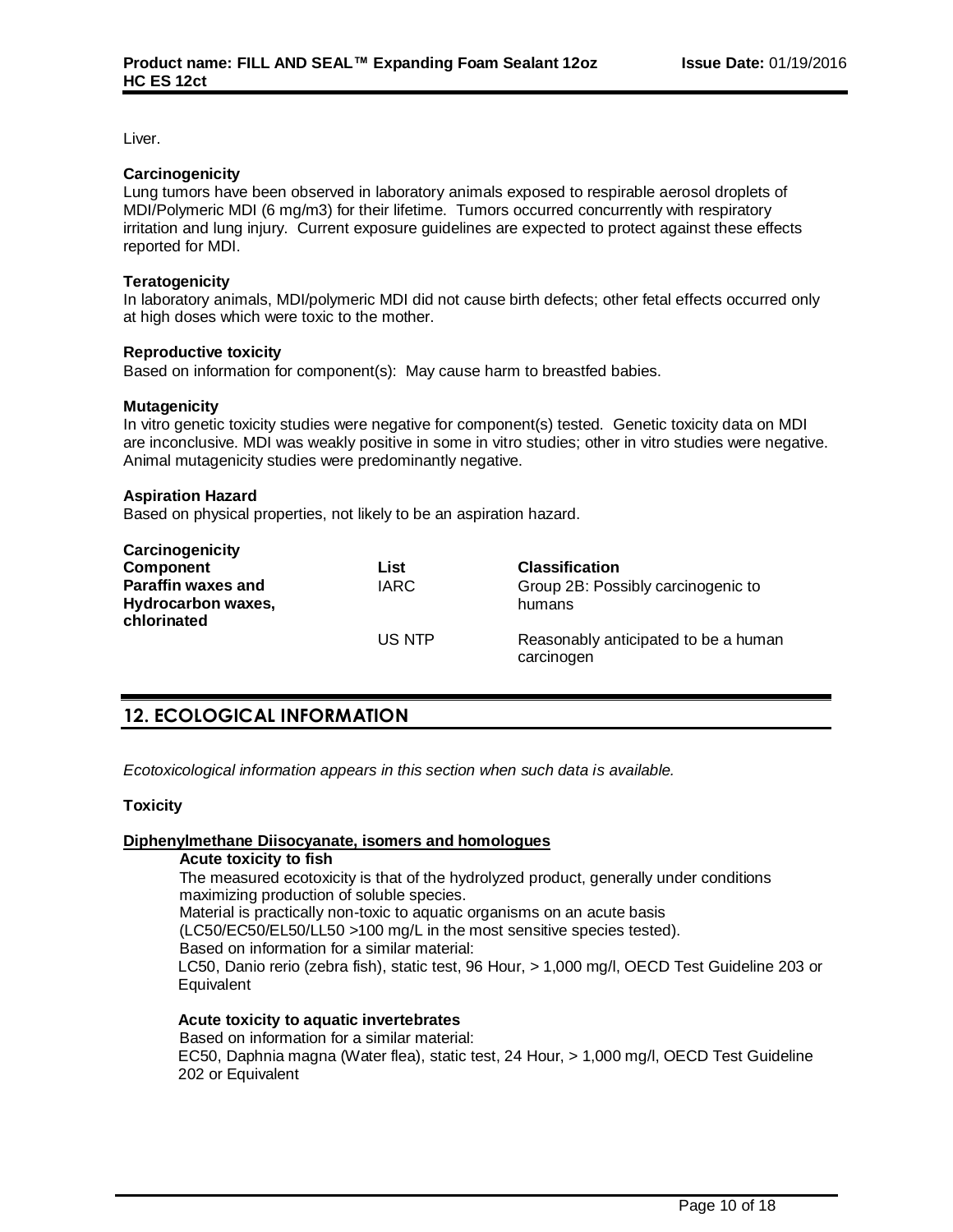### **Acute toxicity to algae/aquatic plants**

Based on information for a similar material: NOEC, Desmodesmus subspicatus (green algae), static test, 72 Hour, Growth rate inhibition, 1,640 mg/l, OECD Test Guideline 201 or Equivalent

#### **Toxicity to bacteria**

Based on information for a similar material: EC50, activated sludge, static test, 3 Hour, Respiration rates., > 100 mg/l

#### **Toxicity to soil-dwelling organisms**

EC50, Eisenia fetida (earthworms), Based on information for a similar material:, 14 d, > 1,000 mg/kg

### **Toxicity to terrestrial plants**

EC50, Avena sativa (oats), Growth inhibition, 1,000 mg/l EC50, Lactuca sativa (lettuce), Growth inhibition, 1,000 mg/l

#### **Polymethylenepolyphenylisocyanate, propoxylated glycerin polymer**

**Acute toxicity to fish**

For this family of materials: Material is practically non-toxic to aquatic organisms on an acute basis (LC50/EC50/EL50/LL50 >100 mg/L in the most sensitive species tested).

#### **Polymethylenepolyphenyl polyisocyanate, polypropyleneglycol copolymer**

#### **Acute toxicity to fish**

Not expected to be acutely toxic to aquatic organisms.

# **Tris(1-chloro-2-propyl) phosphate**

**Acute toxicity to fish**

Material is slightly toxic to aquatic organisms on an acute basis (LC50/EC50 between 10 and 100 mg/L in the most sensitive species tested).

LC50, Lepomis macrochirus (Bluegill sunfish), static test, 96 Hour, 84 mg/l, OECD Test Guideline 203 or Equivalent

#### **Acute toxicity to aquatic invertebrates**

EC50, Daphnia magna (Water flea), 48 Hour, 131 mg/l

#### **Acute toxicity to algae/aquatic plants**

ErC50, Pseudokirchneriella subcapitata (green algae), static test, 96 Hour, Growth rate inhibition, 82 mg/l, OECD Test Guideline 201 or Equivalent

#### **Toxicity to bacteria**

EC50, activated sludge, Respiration inhibition, 3 Hour, 784 mg/l, OECD 209 Test

#### **Chronic toxicity to aquatic invertebrates**

NOEC, Daphnia magna (Water flea), semi-static test, 21 d, number of offspring, 32 mg/l LOEC, Daphnia magna (Water flea), semi-static test, 21 d, number of offspring, > 32 mg/l

#### **Paraffin waxes and Hydrocarbon waxes, chlorinated**

#### **Acute toxicity to fish**

Material is highly toxic to aquatic organisms on an acute basis (LC50/EC50 between 0.1 and 1 mg/L in the most sensitive species tested).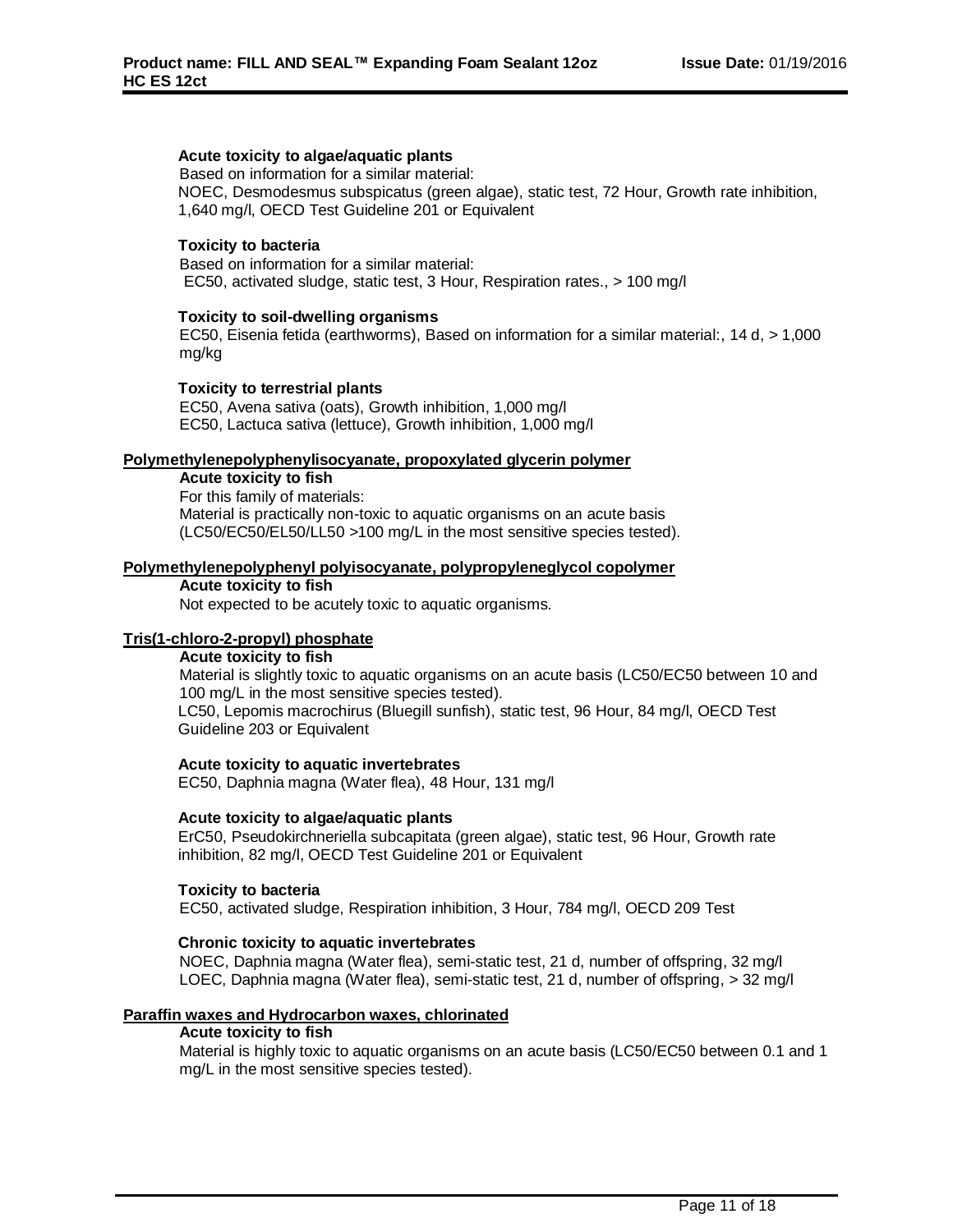LC50, Oncorhynchus mykiss (rainbow trout), 96 Hour, > 0.1 mg/l

#### **Isobutane**

#### **Acute toxicity to fish**

No relevant data found.

#### **Methyl ether**

#### **Acute toxicity to fish**

Material is practically non-toxic to aquatic organisms on an acute basis (LC50/EC50/EL50/LL50 >100 mg/L in the most sensitive species tested). LC50, Poecilia reticulata (guppy), semi-static test, 96 Hour, > 4,000 mg/l

#### **Acute toxicity to aquatic invertebrates**

LC50, Daphnia magna (Water flea), 48 Hour, > 4,000 mg/l, OECD Test Guideline 202 or Equivalent

#### **Propane**

#### **Acute toxicity to fish**

No relevant data found.

### **4,4' -Methylenediphenyl diisocyanate**

#### **Acute toxicity to fish**

The measured ecotoxicity is that of the hydrolyzed product, generally under conditions maximizing production of soluble species.

Material is practically non-toxic to aquatic organisms on an acute basis

(LC50/EC50/EL50/LL50 >100 mg/L in the most sensitive species tested).

Based on information for a similar material:

LC50, Danio rerio (zebra fish), static test, 96 Hour, > 1,000 mg/l, OECD Test Guideline 203 or Equivalent

### **Acute toxicity to aquatic invertebrates**

Based on information for a similar material: EC50, Daphnia magna (Water flea), static test, 24 Hour, > 1,000 mg/l, OECD Test Guideline 202 or Equivalent

### **Acute toxicity to algae/aquatic plants**

Based on information for a similar material: NOEC, Desmodesmus subspicatus (green algae), static test, 72 Hour, Growth rate inhibition, 1,640 mg/l, OECD Test Guideline 201 or Equivalent

#### **Toxicity to bacteria**

Based on information for a similar material: EC50, activated sludge, static test, 3 Hour, Respiration rates., > 100 mg/l

#### **Toxicity to soil-dwelling organisms**

EC50, Eisenia fetida (earthworms), Based on information for a similar material:, 14 d, > 1,000 mg/kg

#### **Toxicity to terrestrial plants**

EC50, Avena sativa (oats), Growth inhibition, 1,000 mg/l EC50, Lactuca sativa (lettuce), Growth inhibition, 1,000 mg/l

### **Persistence and degradability**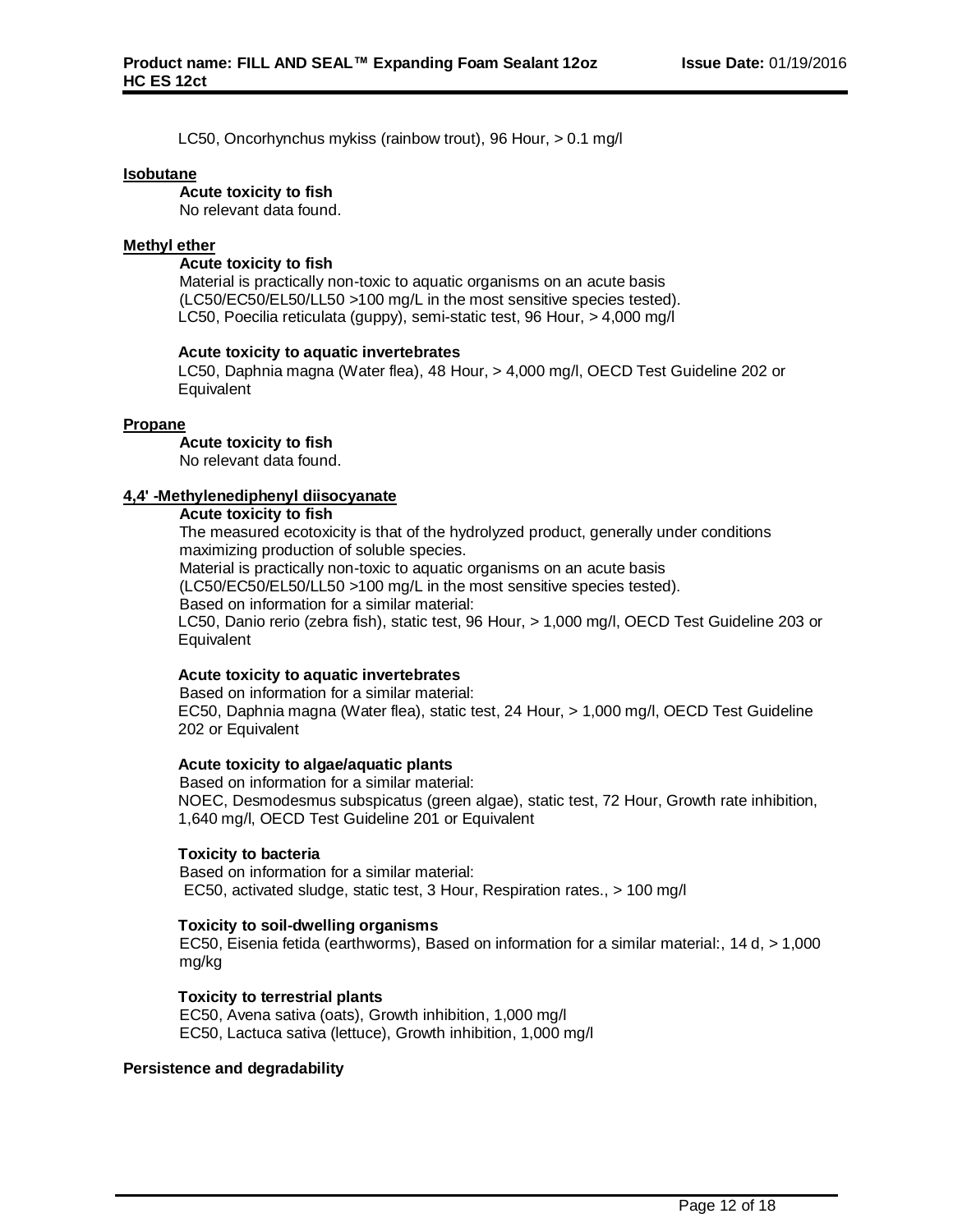### **Diphenylmethane Diisocyanate, isomers and homologues**

**Biodegradability:** In the aquatic and terrestrial environment, material reacts with water forming predominantly insoluble polyureas which appear to be stable. In the atmospheric environment, material is expected to have a short tropospheric half-life, based on calculations and by analogy with related diisocyanates. 10-day Window: Not applicable **Biodegradation:** 0 % **Exposure time:** 28 d **Method:** OECD Test Guideline 302C or Equivalent

#### **Polymethylenepolyphenylisocyanate, propoxylated glycerin polymer**

**Biodegradability:** For this family of materials: Material is readily biodegradable. Passes OECD test(s) for ready biodegradability.

# **Polymethylenepolyphenyl polyisocyanate, polypropyleneglycol copolymer**

**Biodegradability:** Expected to degrade slowly in the environment.

### **Tris(1-chloro-2-propyl) phosphate**

**Biodegradability:** Material is expected to biodegrade very slowly (in the environment). Fails to pass OECD/EEC tests for ready biodegradability. 10-day Window: Fail **Biodegradation:** 14 % **Exposure time:** 28 d **Method:** OECD Test Guideline 301E or Equivalent 10-day Window: Not applicable **Biodegradation:** 95 % **Exposure time:** 64 d **Method:** OECD Test Guideline 302A or Equivalent

**Theoretical Oxygen Demand:** 1.17 mg/mg

**Photodegradation Test Type:** Half-life (indirect photolysis) **Sensitizer:** OH radicals **Atmospheric half-life:** 0.24 d **Method:** Estimated.

#### **Paraffin waxes and Hydrocarbon waxes, chlorinated**

**Biodegradability:** Expected to degrade slowly in the environment.

**Theoretical Oxygen Demand:** 2.89 mg/mg

#### **Isobutane**

**Biodegradability:** Biodegradation may occur under aerobic conditions (in the presence of oxygen).

**Theoretical Oxygen Demand:** 3.58 mg/mg

# **Photodegradation**

**Test Type:** Half-life (indirect photolysis) **Sensitizer:** OH radicals **Atmospheric half-life:** 4.4 d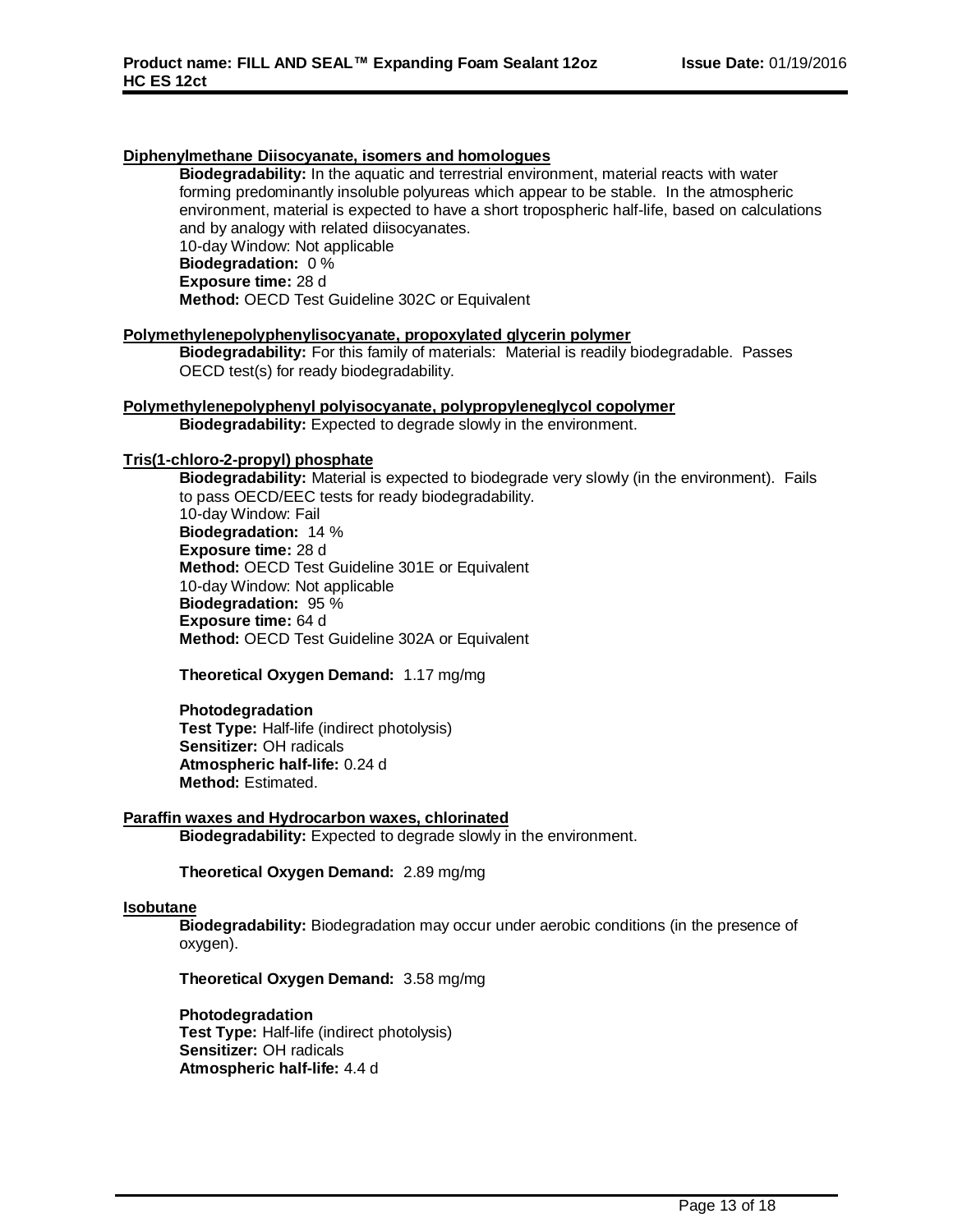### **Method:** Estimated.

### **Methyl ether**

**Biodegradability:** Material is expected to biodegrade very slowly (in the environment). Fails to pass OECD/EEC tests for ready biodegradability. 10-day Window: Fail **Biodegradation:** 5 % **Exposure time:** 28 d **Method:** OECD Test Guideline 301A or Equivalent

**Theoretical Oxygen Demand:** 2.08 mg/mg

**Photodegradation Test Type:** Half-life (indirect photolysis) **Sensitizer:** OH radicals **Atmospheric half-life:** 6.4 d **Method:** Estimated.

#### **Propane**

**Biodegradability:** No relevant data found.

**Theoretical Oxygen Demand:** 3.64 mg/mg

**Photodegradation Test Type:** Half-life (indirect photolysis) **Sensitizer:** OH radicals **Atmospheric half-life:** 8.4 d **Method:** Estimated.

#### **4,4' -Methylenediphenyl diisocyanate**

**Biodegradability:** In the aquatic and terrestrial environment, material reacts with water forming predominantly insoluble polyureas which appear to be stable. In the atmospheric environment, material is expected to have a short tropospheric half-life, based on calculations and by analogy with related diisocyanates. 10-day Window: Not applicable **Biodegradation:** 0 % **Exposure time:** 28 d **Method:** OECD Test Guideline 302C or Equivalent

#### **Bioaccumulative potential**

#### **Diphenylmethane Diisocyanate, isomers and homologues**

**Bioaccumulation:** Bioconcentration potential is low (BCF < 100 or Log Pow < 3). Reacts with water. In the aquatic and terrestrial environment, movement is expected to be limited by its reaction with water forming predominantly insoluble polyureas. **Bioconcentration factor (BCF):** 92 Cyprinus carpio (Carp) 28 d

**Polymethylenepolyphenylisocyanate, propoxylated glycerin polymer Bioaccumulation:** No relevant data found.

#### **Polymethylenepolyphenyl polyisocyanate, polypropyleneglycol copolymer**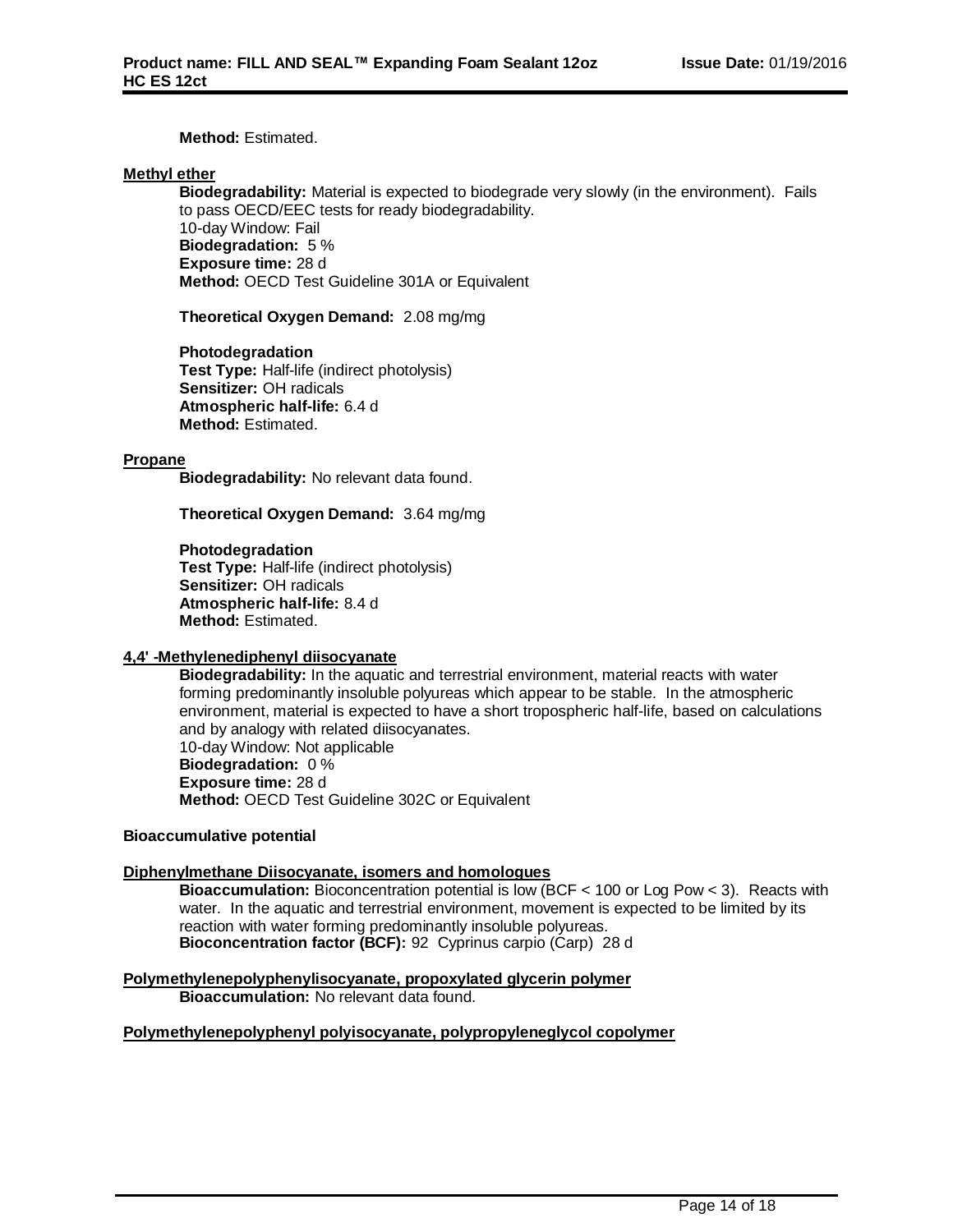**Bioaccumulation:** In the aquatic and terrestrial environment, movement is expected to be limited by its reaction with water forming predominantly insoluble polyureas.

### **Tris(1-chloro-2-propyl) phosphate**

**Bioaccumulation:** Bioconcentration potential is low (BCF < 100 or Log Pow < 3). **Partition coefficient: n-octanol/water(log Pow):** 2.59 Measured **Bioconcentration factor (BCF):** 0.8 - 4.6 Cyprinus carpio (Carp) 42 d Measured

### **Paraffin waxes and Hydrocarbon waxes, chlorinated**

**Bioaccumulation:** Bioconcentration potential is low (BCF less than 100 or log Pow greater than 7).

**Partition coefficient: n-octanol/water(log Pow):** 7.4 Estimated.

#### **Isobutane**

**Bioaccumulation:** Bioconcentration potential is low (BCF < 100 or Log Pow < 3). **Partition coefficient: n-octanol/water(log Pow):** 2.76 Measured

#### **Methyl ether**

**Bioaccumulation:** Bioconcentration potential is low (BCF < 100 or Log Pow < 3). **Partition coefficient: n-octanol/water(log Pow):** 0.10 Measured

#### **Propane**

**Bioaccumulation:** Bioconcentration potential is low (BCF < 100 or Log Pow < 3). **Partition coefficient: n-octanol/water(log Pow):** 2.36 Measured

#### **4,4' -Methylenediphenyl diisocyanate**

**Bioaccumulation:** Bioconcentration potential is low (BCF < 100 or Log Pow < 3). Reacts with water. In the aquatic and terrestrial environment, movement is expected to be limited by its reaction with water forming predominantly insoluble polyureas. **Bioconcentration factor (BCF):** 92 Cyprinus carpio (Carp) 28 d

#### **Mobility in soil**

#### **Diphenylmethane Diisocyanate, isomers and homologues**

In the aquatic and terrestrial environment, movement is expected to be limited by its reaction with water forming predominantly insoluble polyureas.

**Polymethylenepolyphenylisocyanate, propoxylated glycerin polymer**

No relevant data found.

#### **Polymethylenepolyphenyl polyisocyanate, polypropyleneglycol copolymer**

In the aquatic and terrestrial environment, movement is expected to be limited by its reaction with water forming predominantly insoluble polyureas.

### **Tris(1-chloro-2-propyl) phosphate**

Potential for mobility in soil is slight (Koc between 2000 and 5000). **Partition coefficient(Koc):** 1300 Estimated.

#### **Paraffin waxes and Hydrocarbon waxes, chlorinated**

Given its very low Henry's constant, volatilization from natural bodies of water or moist soil is not expected to be an important fate process. Expected to be relatively immobile in soil (Koc > 5000). **Partition coefficient(Koc):** > 5000 Estimated.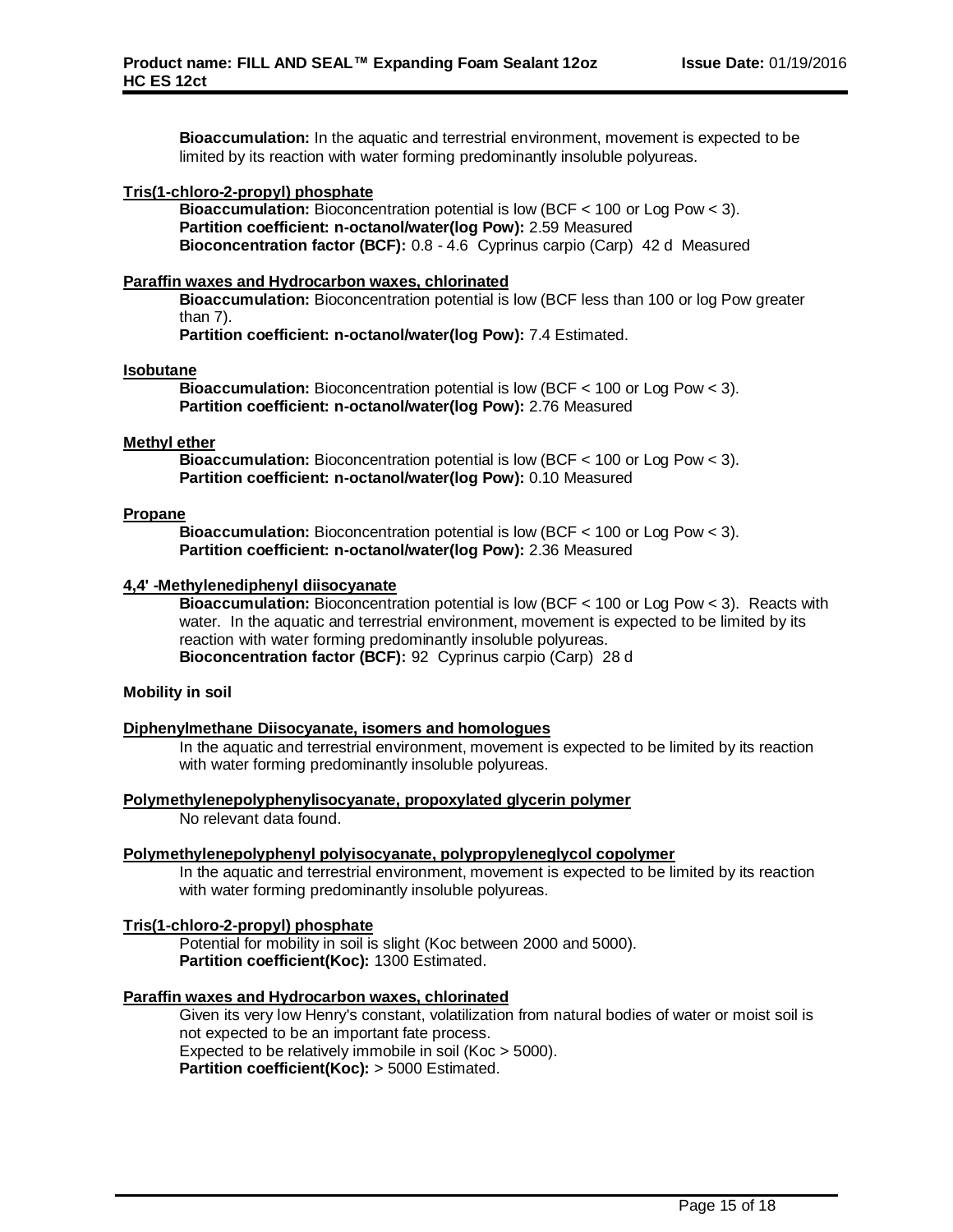#### **Isobutane**

Potential for mobility in soil is very high (Koc between 0 and 50). **Partition coefficient(Koc):** 35 Estimated.

#### **Methyl ether**

Potential for mobility in soil is very high (Koc between 0 and 50). **Partition coefficient(Koc):** 1.29 - 14 Estimated.

#### **Propane**

Potential for mobility in soil is very high (Koc between 0 and 50). **Partition coefficient(Koc):** 24 - 460 Estimated.

#### **4,4' -Methylenediphenyl diisocyanate**

In the aquatic and terrestrial environment, movement is expected to be limited by its reaction with water forming predominantly insoluble polyureas.

# **13. DISPOSAL CONSIDERATIONS**

**Disposal methods:** DO NOT DUMP INTO ANY SEWERS, ON THE GROUND, OR INTO ANY BODY OF WATER. All disposal practices must be in compliance with all Federal, State/Provincial and local laws and regulations. Regulations may vary in different locations. Waste characterizations and compliance with applicable laws are the responsibility solely of the waste generator. AS YOUR SUPPLIER, WE HAVE NO CONTROL OVER THE MANAGEMENT PRACTICES OR MANUFACTURING PROCESSES OF PARTIES HANDLING OR USING THIS MATERIAL. THE INFORMATION PRESENTED HERE PERTAINS ONLY TO THE PRODUCT AS SHIPPED IN ITS INTENDED CONDITION AS DESCRIBED IN MSDS SECTION: Composition Information. FOR UNUSED & UNCONTAMINATED PRODUCT, the preferred options include sending to a licensed, permitted: Incinerator or other thermal destruction device.

# **14. TRANSPORT INFORMATION**

**DOT**

| Proper shipping name<br>Aerosols |                |
|----------------------------------|----------------|
| UN number                        | <b>UN 1950</b> |
| <b>Class</b>                     | 21             |
| <b>Packing group</b>             |                |

# **Classification for SEA transport (IMO-IMDG):**

| <b>AEROSOLS</b>                                        |
|--------------------------------------------------------|
| <b>UN 1950</b>                                         |
| 21                                                     |
|                                                        |
| Paraffin waxes and Hydrocarbon waxes, chlorinated      |
| Consult IMO regulations before transporting ocean bulk |
|                                                        |
|                                                        |
|                                                        |
|                                                        |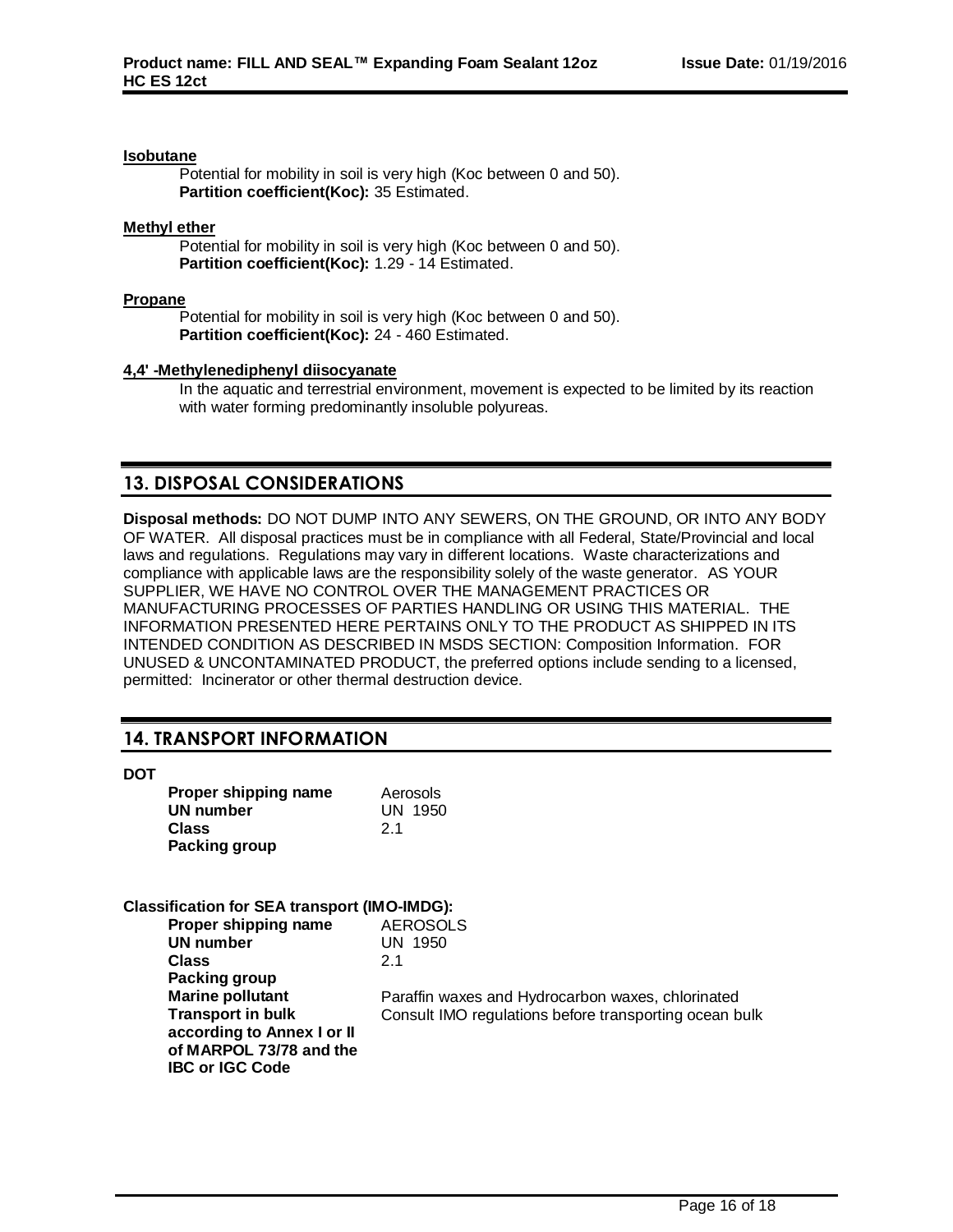| <b>Classification for AIR transport (IATA/ICAO):</b> |                     |  |
|------------------------------------------------------|---------------------|--|
| Proper shipping name                                 | Aerosols, flammable |  |
| <b>UN number</b>                                     | UN 1950             |  |
| <b>Class</b>                                         | 2 <sub>1</sub>      |  |
| <b>Packing group</b>                                 |                     |  |

This information is not intended to convey all specific regulatory or operational requirements/information relating to this product. Transportation classifications may vary by container volume and may be influenced by regional or country variations in regulations. Additional transportation system information can be obtained through an authorized sales or customer service representative. It is the responsibility of the transporting organization to follow all applicable laws, regulations and rules relating to the transportation of the material.

# **15. REGULATORY INFORMATION**

### **OSHA Hazard Communication Standard**

This product is a "Hazardous Chemical" as defined by the OSHA Hazard Communication Standard, 29 CFR 1910.1200.

# **Superfund Amendments and Reauthorization Act of 1986 Title III (Emergency Planning and Community Right-to-Know Act of 1986) Sections 311 and 312**

Acute Health Hazard Chronic Health Hazard Fire Hazard

#### **Superfund Amendments and Reauthorization Act of 1986 Title III (Emergency Planning and Community Right-to-Know Act of 1986) Section 313**

This product contains the following substances which are subject to the reporting requirements of Section 313 of Title III of the Superfund Amendments and Reauthorization Act of 1986 and which are listed in 40 CFR 372.

#### **Components CASRN**

Diphenylmethane Diisocyanate, isomers and homologues 9016-87-9 4,4' -Methylenediphenyl diisocyanate 101-68-8

# **Pennsylvania Worker and Community Right-To-Know Act:**

The following chemicals are listed because of the additional requirements of Pennsylvania law:

| <b>Components</b> | <b>CASRN</b> |
|-------------------|--------------|
| <b>Isobutane</b>  | 75-28-5      |
| Methyl ether      | 115-10-6     |
| Propane           | 74-98-6      |

#### **California Proposition 65 (Safe Drinking Water and Toxic Enforcement Act of 1986)**

This product contains no listed substances known to the State of California to cause cancer, birth defects or other reproductive harm, at levels which would require a warning under the statute.